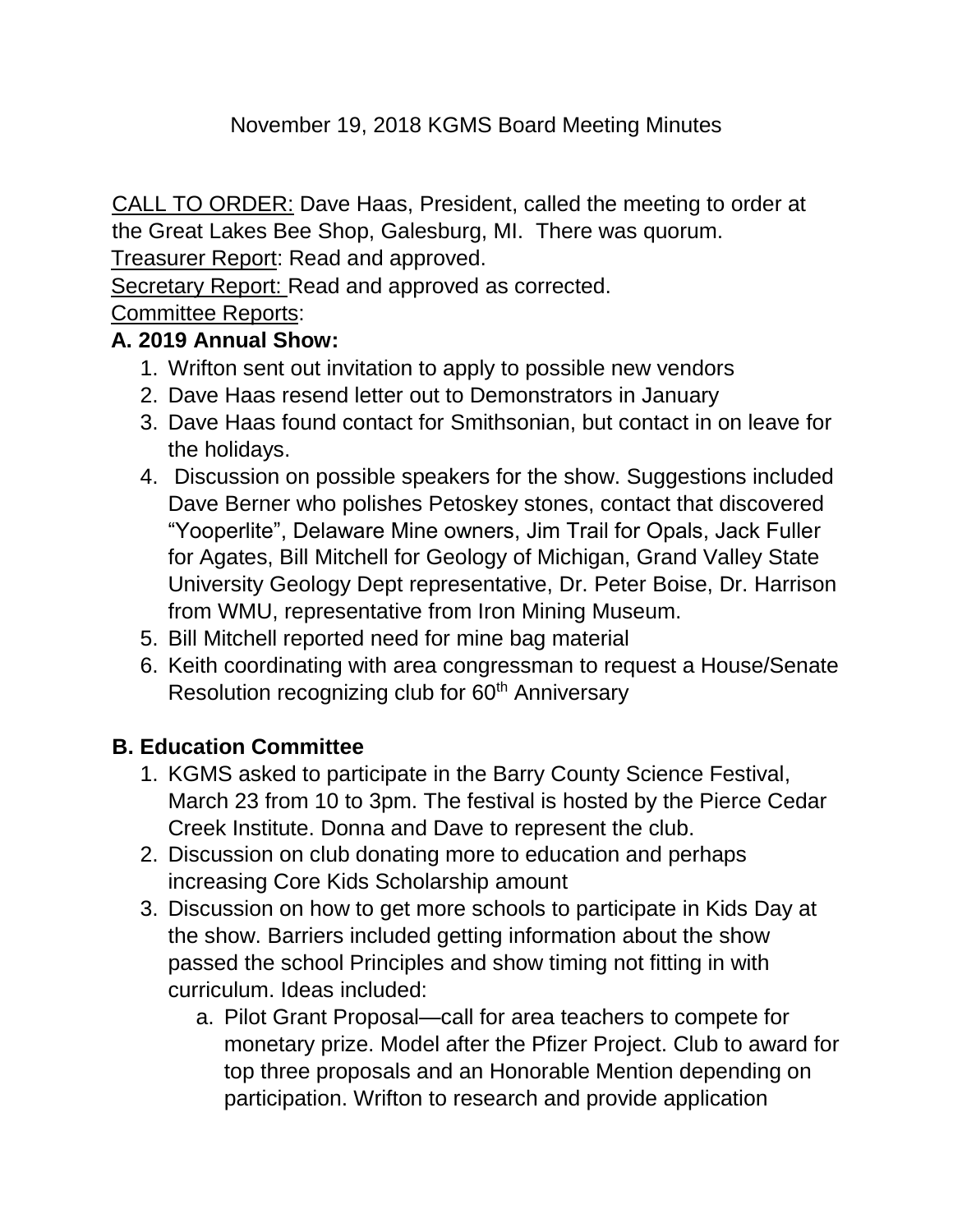guidelines of similar programs to December Board Meeting. Board members to discuss and decide which guidelines would apply to club.

- b. Target Facebook ads to area teachers to see type of response
- c. Expand Kids Day to include Sixth Grade
- d. Donate money to individual teachers for a science related equipment. Anna Marie suggested club could use Donorschoose.org website to find teacher requests. Anna Marie to research and bring list of proposed projects to December Board Meeting.
- e. Work through another non-profit organization like Nature Center or Kingman Museum to sponsor a speaker at an event.

# **C. Club Trailer, Library and Lapidary Equipment**

- 1. Discussion on non-members using club equipment and how other clubs such as Toledo Rock Club address issue. In several cases, the cost of the class covers the maintenance of the equipment.
- 2. Discussion on whether club should pay a teacher for time and commitment to teach Lapidary class as most work for the club is done on a volunteer basis.
- 3. Wrifton reported that one wire wrapping class is full (max 6 students) and another class is almost full. Additional class ideas include a rock tumbling class and a cabbing class.plpl89569+56fgt
- 4. Further discussion postponed to December Board meeting.

#### **D. Fieldtrips**

1. Discussion on club subsidizing part of a fieldtrip

Meeting adjourned at 9:24p.m. Next Board Meeting December 17, 2018 7:00p.m.

Cynthia Gauthier **Date Approved as corrected**: December 17, 2018 Recording Secretary